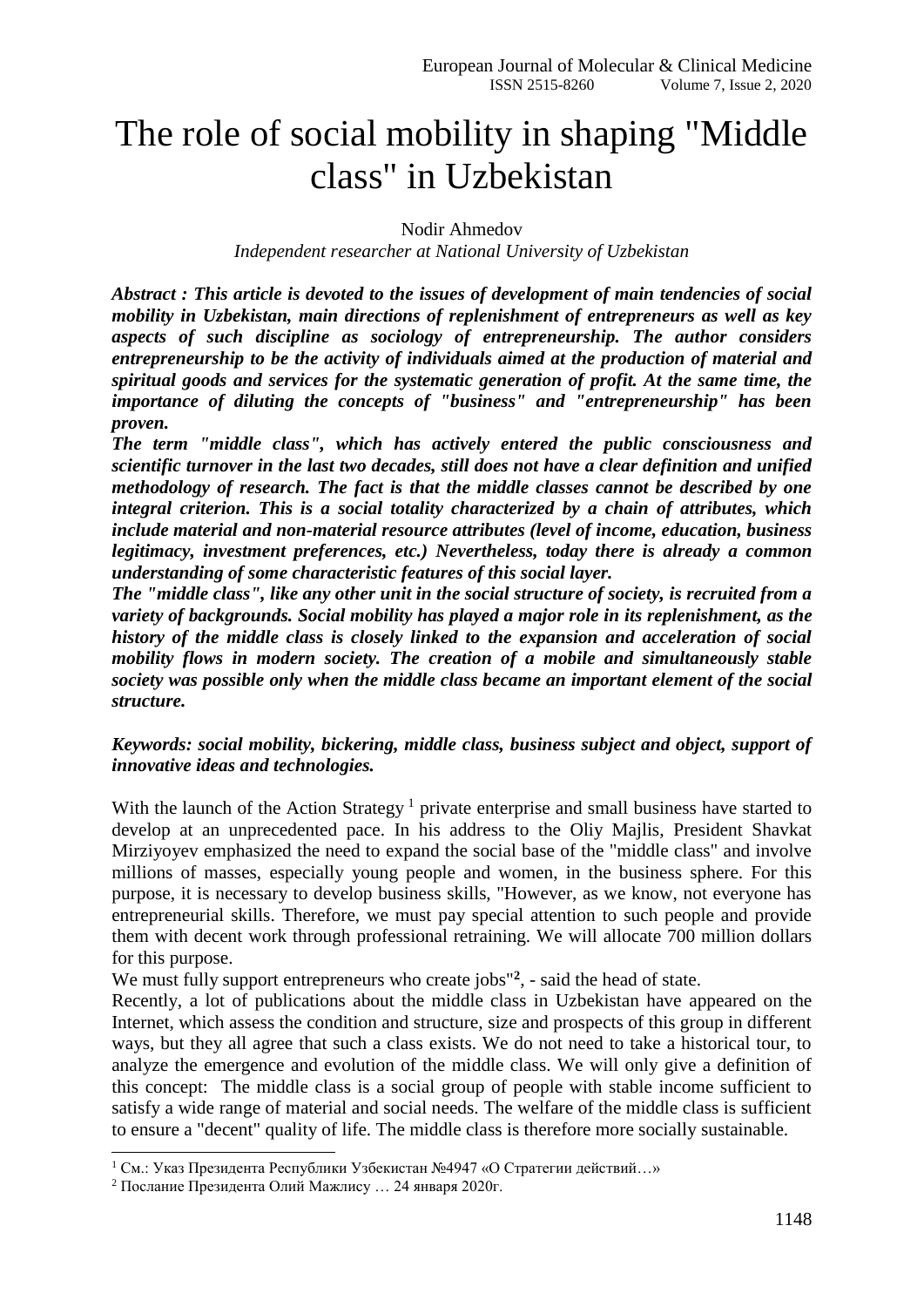According to the results of the research on "Development of public participation in Uzbekistan in conditions of formation of a new model of public administration" (October 2018), it became clear that by 2030, according to experts' calculations, 60% of the population of Uzbekistan will be middle class<sup>3</sup>. Meanwhile, according to the Center for Economic Research, the share of the middle class in Uzbekistan is about 28-30%. About 45-48% of the population now makes up the "middle class reserve" - people who, under certain conditions, can join the middle class or become poor. Their transition to the middle class will require the formation of a system of institutions - social lifts - which will facilitate the transition to the middle class from the reserve<sup>4</sup>.

According to the "Global Wealth Report 2019" of the Swiss bank Credit Suisse, in 2015 China was ranked 1st in the world by the absolute number of the middle class, overtaking the USA: 109 million in China against 92 million in the USA<sup>5</sup>. The criterion of belonging to the middle class in 2015 was free disposable financial resources (annual income) per 1 adult from \$10,000 to \$100,000 (varies from country to country). Thus, in Switzerland, belonging to the middle class, according to this report, was determined by an annual income per adult of \$72,900, in the U.S. - \$50,000, in China - \$28,000, in Russia - \$18,000[3], in Ukraine - \$11,258.

From the standpoint of the problem we are studying, the genesis of the middle class in Uzbekistan deserves interest. Many tend to think that only with the conquest of Independence, legalization of private property, encouragement of entrepreneurship such a middle layer emerged in the social structure of society. It seems to us that the "middle class" in our country existed in the Soviet period, there was such a layer in our society that "lived not only on one salary". Many families had a source of additional income, their own subsidiary and household. The rudiments of market relations have always existed in Uzbek society. Someone was growing herbs, sewing a dress, making icigi, baking a cake, etc. (The older generation remembers the illegal restaurant "Jar" in Tashkent, where at any time of day one could eat delicious food).

Russian sociologist M.F.Chernysh notes that there is no consensus in the ranks of sociologists on the question of whether there was a middle class in Soviet society; for all the disagreements, one cannot deny the fact that in the Soviet Union it was possible to distinguish a large (up to 30%) group of people, quite prosperous by the standards of that time. Like the middle class in other countries, this group was a source of prosperity with high qualifications or a high position in the system of social management. As soon as the Soviet state ceased to exist, the Soviet middle class for the most part lost its former social positions, the author believes.<sup>6</sup>

The totalitarian regime could not completely eradicate elements of the market economy, but this is a topic for separate historical and sociological research.

From the first days of independence, the middle class in Uzbekistan began to form intensively, reaching, by various estimates, 30 to 50 percent. According to the Center for Economic Research, the percentage of the affluent middle class in Uzbekistan in 2016 was  $28-30$  percent<sup>7</sup>, but CER does not explain the criteria by which the data was derived. The CER also claims that the majority of these people are small and medium-sized entrepreneurs, accounting for over 50 percent of the country's GDP. They are followed by farmers, officials, creative intellectuals and white-collar workers, or office workers in international companies

1

<sup>3</sup> https://kun.uz/ru/news/2019/05/09/kto-yavlyayetsya-predstavitelem-srednego-klassa-v-

<sup>4</sup> Отчет Центра экономических исследований …

<sup>5</sup> *Credit Suisse.* Global [Wealth](https://publications.credit-suisse.com/tasks/render/file/?fileID=F2425415-DCA7-80B8-EAD989AF9341D47E) Report 2015 (англ.) // отчет : pdf. — 2015.

<sup>6</sup> См.: Черныш М.Ф. Социальная мобильность среднего класса.

https://cyberleninka.ru/article/.../sotsialnaya-mobilnost-srednego-kla...

 $7$  C<sub>M</sub>.[: https://www.gazeta.uz/ru/2011/09/13/cer/](https://www.gazeta.uz/ru/2011/09/13/cer/)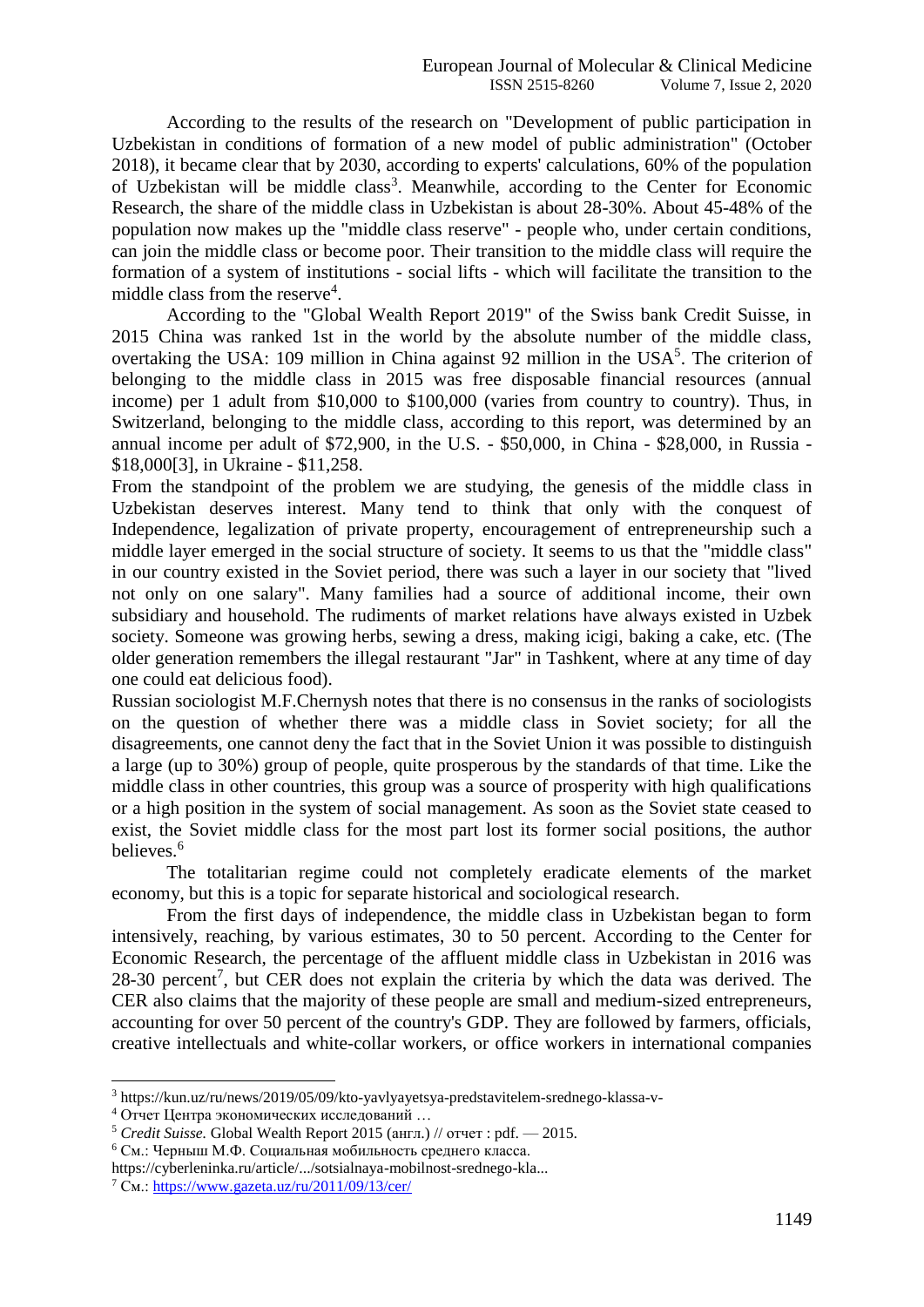who hold management positions.

Specialists from the Institute of Social Research under the Cabinet of Ministers calculated the number of the approximate core of the middle class at 51% on the basis of five criteria of social standards of living developed by them.

But it is not clear why these same authors, half a page later, claim that they "developed about 20 methods for determining the middle class and calculated the average number of 49.2% (we emphasize - N.A.) for Uzbekistan. According to our forecasts, its level may reach 55.9 percent in 2020, 60.3 percent in 2025 and 65.0 percent by 2030"..<sup>8</sup> The sociological study we have conducted has yielded other results (see Figure 8):



*What class do you consider yourself to be?*

Of course, one cannot but agree with the above-mentioned authors that the middle class is the pillar of society and the driving force. The large share of the middle class in the social stratification system is one of the essential features of society, defined as "developed", "civilized". However, they argue that "self-identification, i.e. the subjective evaluation of an individual's belonging to a group, is the only method that can be used in cross-country comparisons».<sup>9</sup>

Here, the authors do not take into account the peculiarities of the national psychology of the Uzbek people, their mentality, which does not allow to "get poor", even if their material situation borders on the poverty line. That is why it seems to us that it is desirable to proceed from real, material and financial indicators rather than respondents' self-assessment when objectively assessing the size of the middle class.

They are right that "The share of the middle class in the population of developed countries reaches 60-70%, which allows us to speak about the sustainability of the corresponding model of society. Comparable models of the social structure of individual

 $8$  См.: Махкамова Ш., Умарова У. Стратификация общества и средний класс. 30.10.2017 | Номер: №10 (118) 2017.

 $9$  Там же.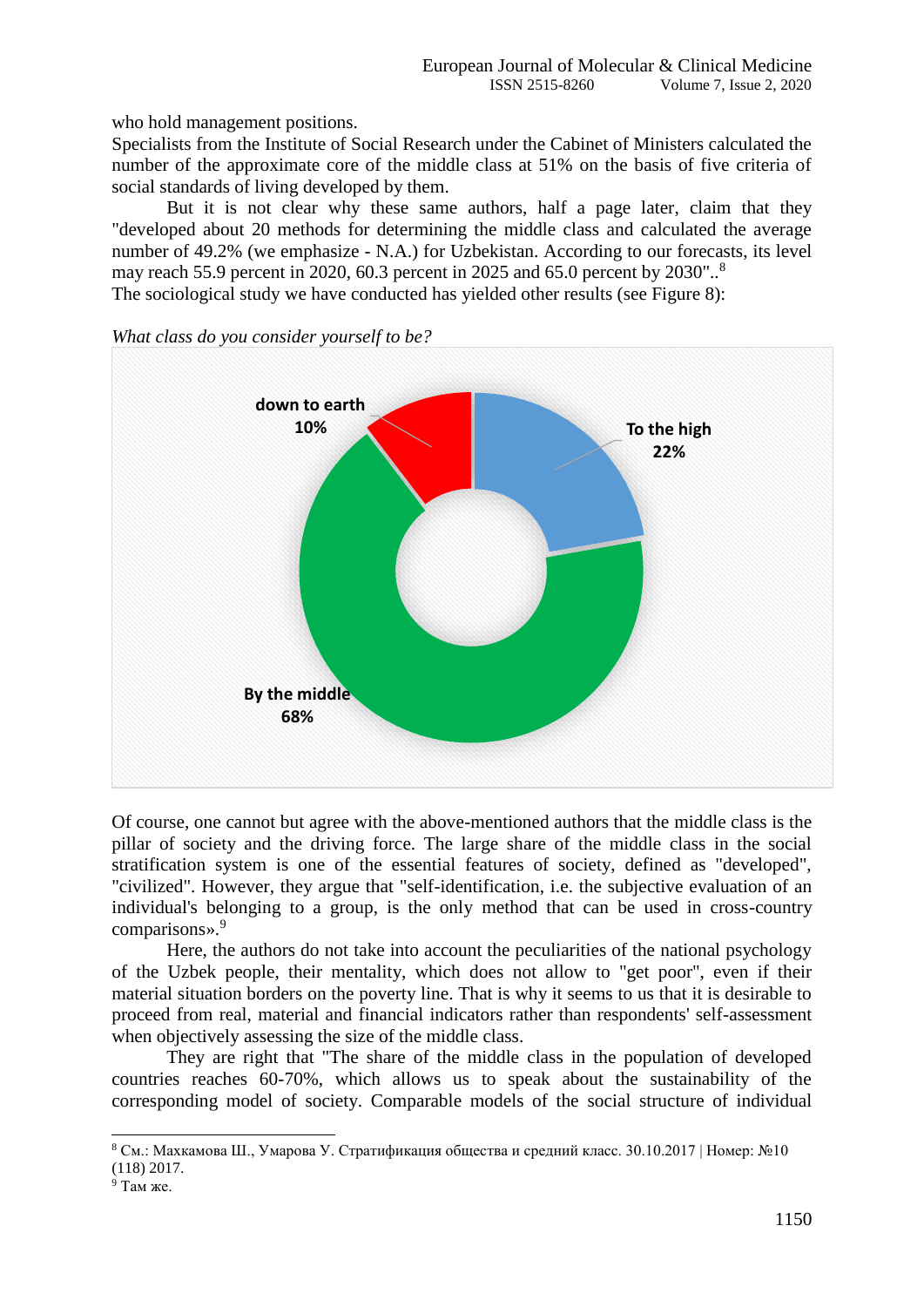countries show that Russia has the largest inequality". But it seems to us a bit of an exaggeration to say that "The model of the social structure of Uzbekistan is close to the model of stratification of society of such a highly developed country as Germany.<sup>10</sup>

The middle class is the basis for the formation of civil society of any state and the most important factor in its stable and sustainable development. According to estimates of the American financial corporation Goldman Sachs, by 2050, the share of world GDP generated by the middle class will amount to about 40% (in 1960 this indicator was 23%, in 2007 -  $30\%$ <sup>11</sup>. Today, the middle class represents 50-70% of the population in Western countries. As a rule, this social layer includes entrepreneurs and highly professional employees.

At the current stage of Uzbekistan's social and economic development, it is entrepreneurs who have the greatest potential to become the real basis for the formation of this social group. As First President Islam Karimov emphasized, "small business and private entrepreneurship are in essence a constantly expanding base for the formation of middle class, and as is known, the middle class is the foundation of any democratic society. It is through the development of this sphere that the social stratum of society is created that is interested in socio-political, social and economic stability in the society, that is an active driving force of the country's progress and democratic transformation.<sup>12</sup>.

With this approach in mind, the main aspects of the lives of entrepreneurs in Uzbekistan were studied, including their behavioural characteristics and the problems arising during the social transformation.

*What do you think is necessary for the effective development of small and medium-sized businesses in our republic?* 

1

 $10$  Махкамова Ш., Умарова У. Стратификация общества и средний класс. 30.10.2017 | Номер: №10 (118) -2017.

<sup>11</sup> https://www.google.com/search?q=Goldman+Sachs&oq=Goldman+Sachs

 $12$  Каримов И.А. Речь на открытии международной конференции «О роли и значении малого бизнеса и частного предпринимательства в реализации социально-экономической политики в Узбекистане» 14.09.2012.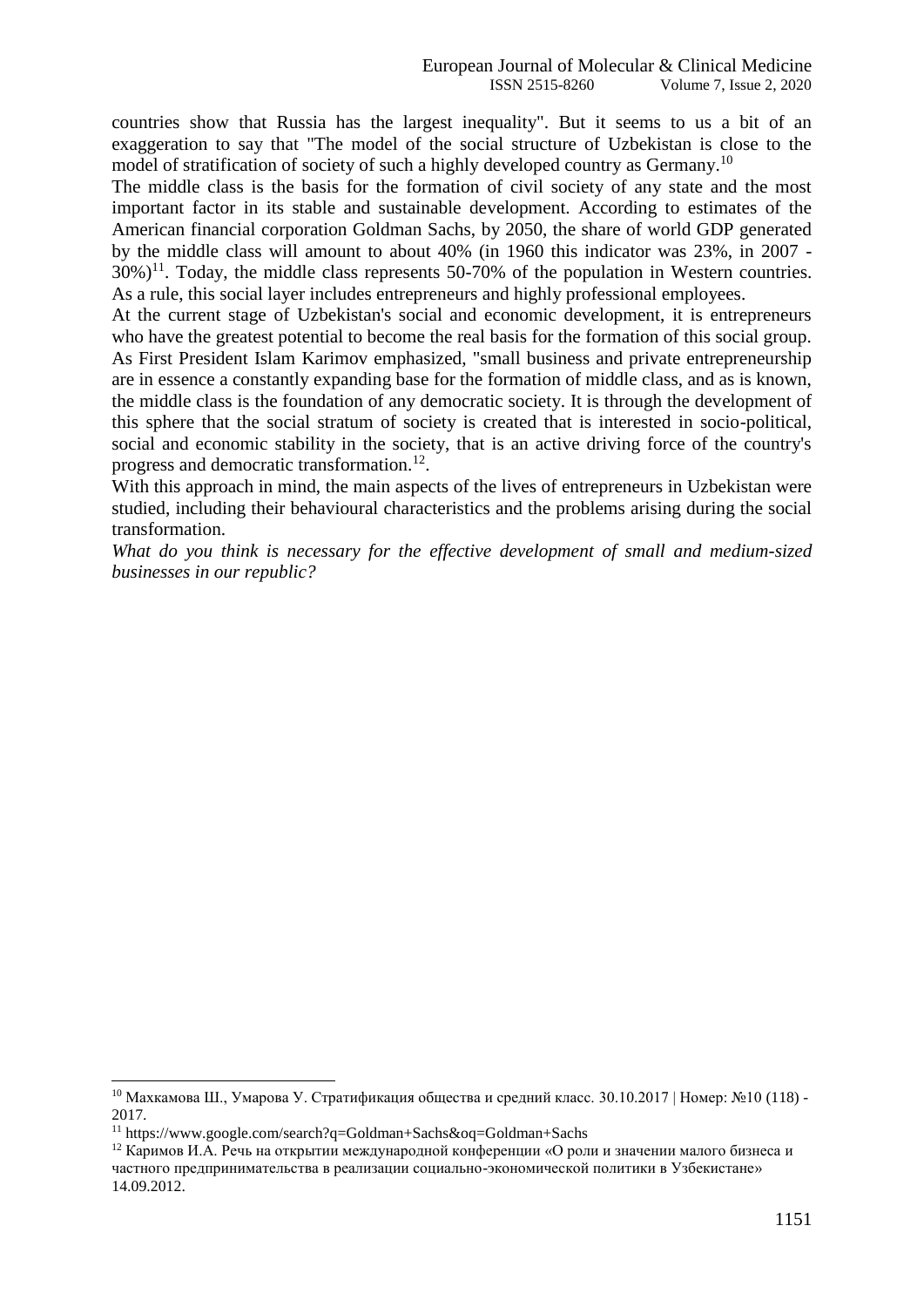#### European Journal of Molecular & Clinical Medicine ISSN 2515-8260 Volume 7, Issue 2, 2020





The term "middle class", which has actively entered the public consciousness and scientific turnover in the last two decades, still lacks a clear definition and a unified research methodology. The fact is that the middle classes cannot be described by one integral criterion. This is a social totality characterized by a chain of attributes, which include material and nonmaterial resource attributes (level of income, education, business legitimacy, investment preferences, etc.) Nevertheless, today there is already a common understanding of some characteristic features of this social stratum, namely:

- it is the most educated, productive and efficient labor force that concentrates the human and social capital of the nation;

- it is a class that has property and is interested in the stability of economic, financial and social institutions, including those governing property relations;

- this is the most active economic subject of the market, and the state and prospects of its development depend on its activity;

- it is the conductor of innovative forms of economic, consumer and financial behaviour; it is the first to learn best practices and to transmit them to the whole society;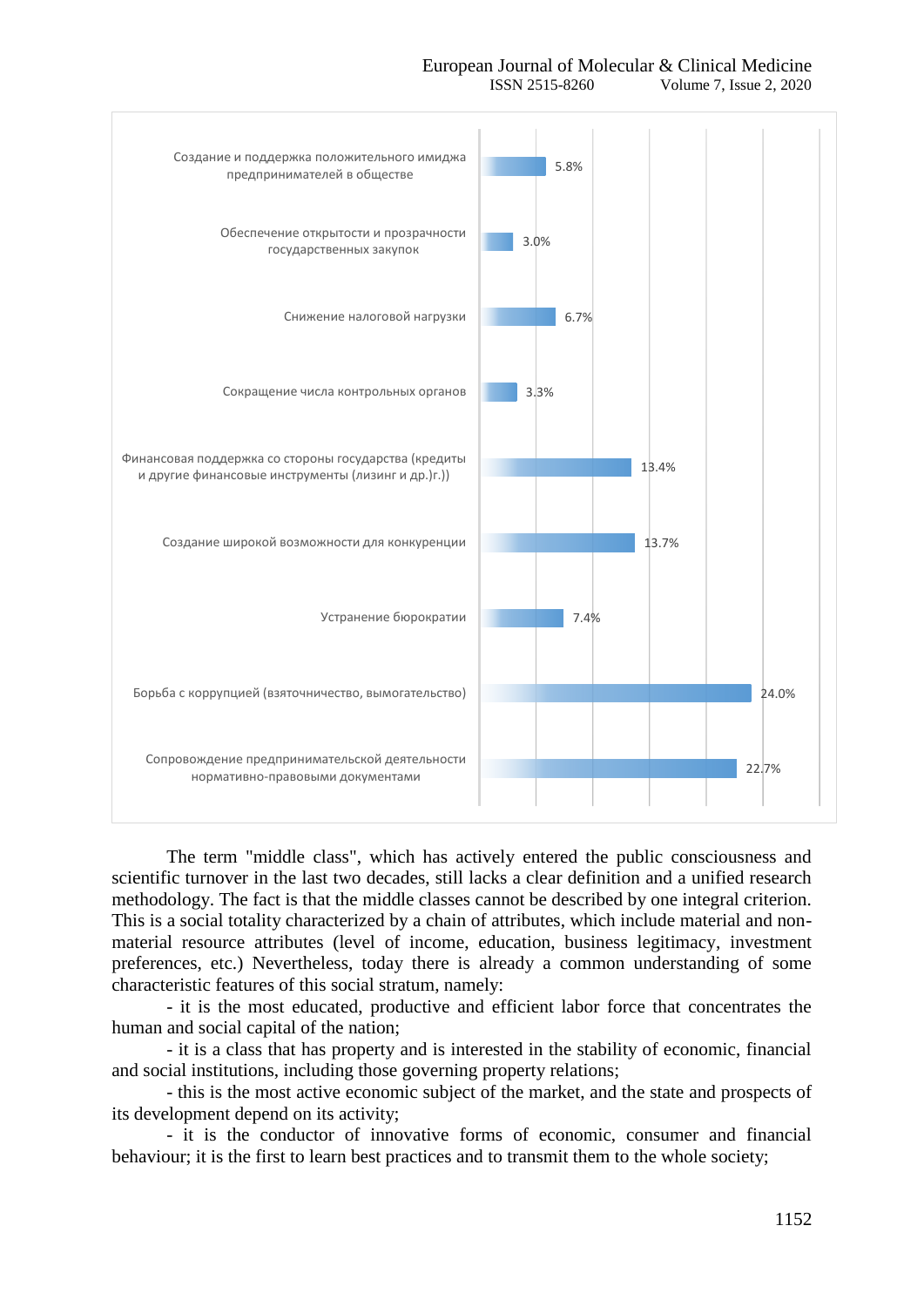- he is the main taxpayer and thus a co-investor in the social sphere<sup>13</sup> In this context, the development of processes for the formation of a middle class among entrepreneurs can be considered as one of the criteria for the effectiveness of this sector, indicating the strength of the entire system of economic, social and socio-political institutions. This is due to the fact that only those entrepreneurs who meet the majority of the above attributes can become a real "locomotive" of further democratic and socio-economic transformation in the country.

The average domestic entrepreneur is a man, Uzbek, with a higher education, fluent in Russian and living in the regional centre. A large proportion of those surveyed were respondents aged 45-60 (45%) with more than 15 years of entrepreneurial experience (31%). The share of youth (25-35 years) among entrepreneurs was three times less (15%),

The analysis of demographic data showed that the share of Uzbekistan's population aged 45-60 is only 13% of the total number of its citizens, and the share of the most active and able-bodied part (20-35 years old) is 27%. In other words, there is a certain imbalance in the age structure of domestic entrepreneurs and the population of the country as a whole. With what it is connected? First, today the business environment in republic is characterized by a high level of risks (because of high formal and informal transactional expenses). This situation makes the population, especially young people, afraid to engage in entrepreneurial activities. As the research has shown, the more work experience an entrepreneur has, the larger the size of the enterprise he represents.

Today, the majority of domestic entrepreneurs are those who started doing business back in the 90s. They have certain accumulated capital, experience and a wide range of connections, which helps them to be the most successful in their field. Among young entrepreneurs, mainly those who have the support of more experienced businessmen or wealthy people due to certain connections (e.g. relatives, father-son, etc.) prevail. The other part of young people, who do not have such opportunities, have rather low chances to start a "business from scratch" and make it successful. This is also due to the fact that young people, especially from low-income families, have poor professional training and have difficulties in accessing start-up capital, despite the special state program.

According to the results of the research, the main sources of capital in the first year of activity of domestic entrepreneurs were: personal/family funds - 69,7%; funds of business coowners - 21,8%; funds of relatives/friends - 16,3%; loans of commercial banks - 22,7% (respondents indicated up to 3 answers, so the amount is more than  $100\%$ )<sup>14</sup>

The biggest concern of entrepreneurs in their relations with banks was the problem of high interest rates for commercial loans. Among the factors that complicate relations with banks, the respondents mentioned: high interest rates for commercial loans (28%); high collateral requirements in the processing of credit funds (22%); difficult access to cash  $(14\%)$ ; lack of long-term loans  $(13\%)$ , etc.

Secondly, according to some studies by CER, today when entering the labor market, there is a certain gap in the chain of civil socialization of young people in Uzbekistan. The existing formal and traditional institutions of civil socialization form behavioral stereotypes among young people, which primarily reflect conservative values - patriotism, collectivity, respect for elders, etc. However, the accelerated industrialization and development of society in the era of information technologies are associated with the need to form other behavioral stereotypes that are inevitable for industrial and post-industrial societies. This situation creates a serious challenge for Uzbekistan. On the one hand, the pace of development of the IBPP sector and the new jobs created in it are insufficient given the existing demographic trends. In recent years, the specific number of IBPP enterprises per 1,000 people in the

<sup>13</sup> http://ced.uz/aktualnye-proekty/issledovaniya-ced-v-uzbekistane/

<sup>14</sup> Источник: Результаты социологического исследования. http://ced.uz/aktualnye-proekty/issledovaniyaced-v-uzbekistane/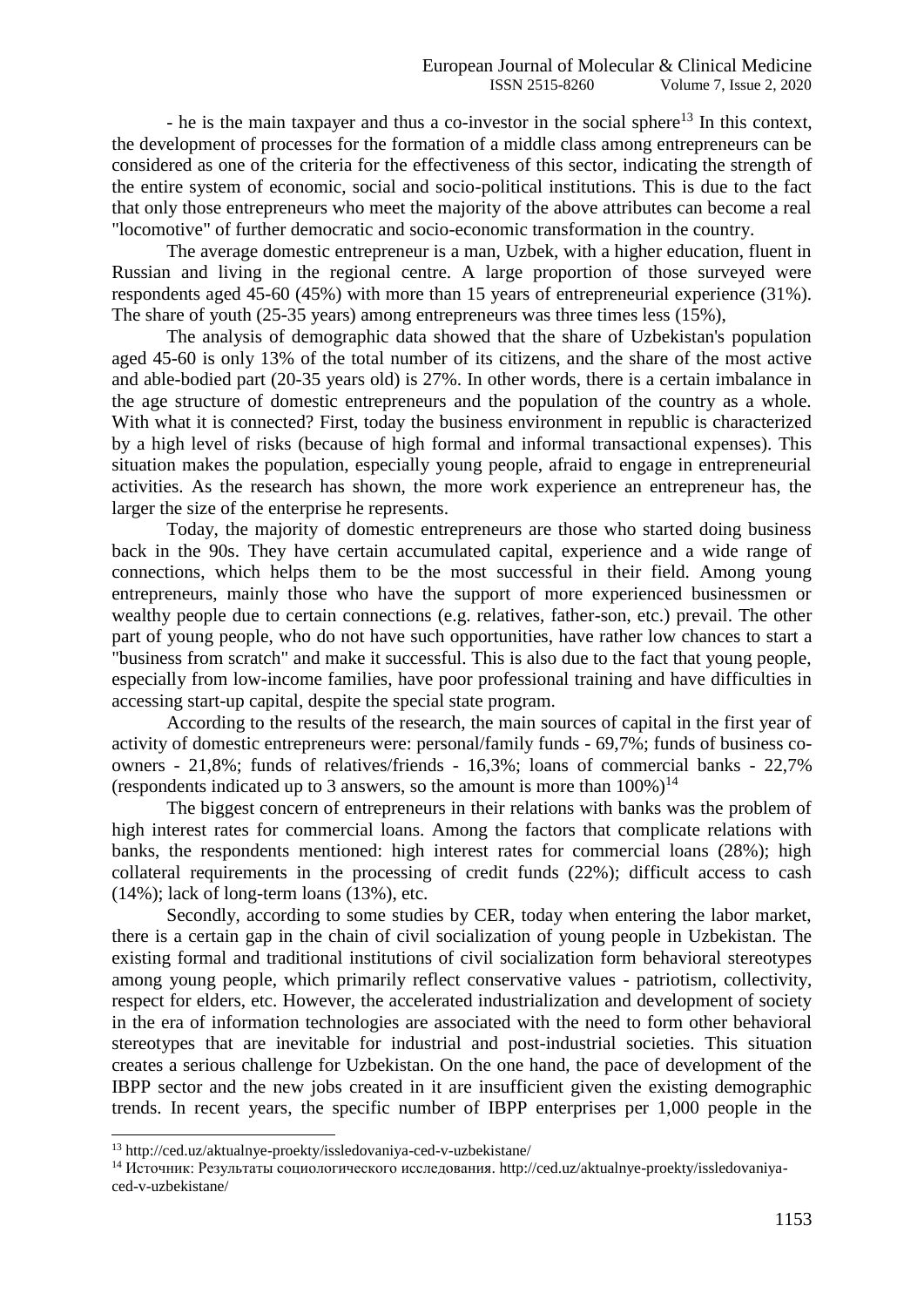country has remained practically unchanged, remaining at the level of 15 with average annual fluctuations ranging from  $-1\%$  to  $+2\%3$ . On the other hand, the share of young people and children under 18 years of age is 34% of the population of the Republic. In 10-15 years they will be the main part of the most active citizens of the country.

Depending on what opportunities they will get in terms of self-realization, and the success of social and economic transformation of society as a whole will be formed. In this regard, one of the most important tasks of the Government at the current stage of the country's development is to create conditions for the "rejuvenation" of the middle age of domestic entrepreneurs. Already today it is necessary to take appropriate measures, which will reduce the average age of entrepreneurs by 2030 to 30-35 years.

The study has shown that the role of kinship and friendly ties, to which a great deal of importance is traditionally attached in Uzbekistan, is also reflected in entrepreneurship. Of all the interviewed respondents, 47% reported that among the employees of their enterprise there are relatives and friends of its co-owners. However, the degree of manifestation of these ties depends on the place of residence of the entrepreneur and the type of his activity. During the survey, the majority of entrepreneurs (53%) reported that the style of management and organization of their business can be compared with family relations. At the same time, the survey shows that 58% of them operate in small towns and rural areas, where the level of industrialization of the economy is relatively low. This is due, firstly, to the ethnic and cultural characteristics of Uzbekistan, where kinship relationships have traditionally been given great importance, and secondly, to the predominance of fairly simple forms of entrepreneurial activity in the IBPP sector (agriculture, trade, catering, etc.), where there is no need to use narrow specialists. In large cities, family ties may be less close and more complex types of entrepreneurial activity predominate. Therefore, business management in them is more of a "sports team" style, for which collective work, mutual understanding and professionalism of each "player" are important. 22.2% of entrepreneurs have this style of doing business. It is noteworthy that most of them (40%) live in large cities with a population of 500 thousand people and more.

From the point of view of the processes of social and economic transformation, there is a need to develop meritocratic approaches to the selection and management of personnel that are more characteristic of the middle class and based not on the principles of kinship, but depending on the qualification of the employee. It is important to note that it is not a question of changing such forms of entrepreneurial activity as "family business", but about 47 percent of entrepreneurs reported that among the employees of their enterprise there are relatives and friends of its co-owners.

The family business style is most typical for entrepreneurs operating in small towns and rural areas. They make up the middle class reserve.

The "middle class", like any other unit in the social structure of society, is recruited from different backgrounds. Social mobility has played a major role in its replenishment, as the history of the middle class is closely linked to the expansion and acceleration of social mobility flows in modern society. The creation of a mobile and simultaneously stable society was possible only when the middle class became an important element of the social structure.

As M.F.Chernysh, Doctor of Sociological Sciences, correctly emphasizes, "The dynamic growth of productive forces combined with the formation of egalitarian political systems created the conditions under which the ascent of the social ladder was provided not only by an element of chance, a successful combination of circumstances, but also by a set of personal qualities of man - the will, intellect, the desire to master modern knowledge, and the descent down the social ladder - by laziness, unwillingness to use the opportunities provided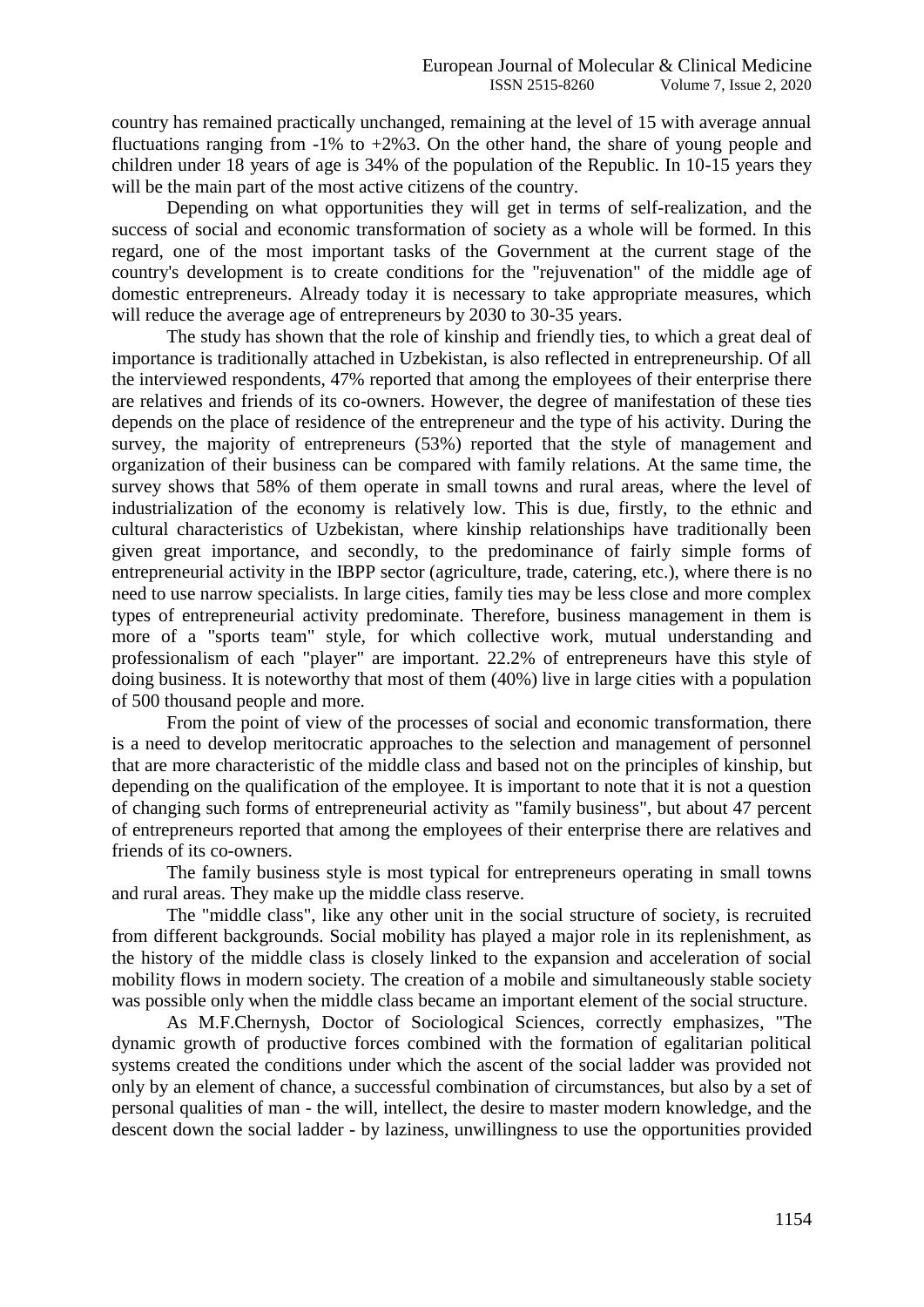by society.».<sup>15</sup>

1

Some limitations on vertical mobility remain in modern society: proof of this is the fate of migrants or the low permeability of partitions between the so-called upper class and the rest of society. There are also obstacles due to cultural stereotypes and worldviews that either hinder mobility or give it additional impetus. In modern society, these obstacles can affect the scale of mobility, but can not deprive a citizen of the chance to improve his or her social status and enter a higher social layer.

With the adoption of the "Strategy for Action", Uzbekistan has entered a new stage in the development of market relations and strengthening the status of the "middle class". While still Acting President, Shavkat Mirziyoyev signed a decree on additional measures to ensure the accelerated development of entrepreneurial activity, comprehensive protection of private property and qualitative improvement of the business climate»<sup>16</sup>. The document approved a program of complex measures, providing for the implementation of 42 specific measures in the five most priority areas, the total outcome of which should be the strengthening of social position and legal protection of the "middle class".

In July 2018, President Shavkat Mirziyoyev signed a resolution exempting individual entrepreneurs in rural areas from taxes for five years; "Individual entrepreneurs who organize in rural areas, with the exception of settlements with a population of more than five thousand people, activities to provide hairdressing services, tailoring services on individual orders, shoe repair, as well as organizing public baths are exempt from all taxes until 1 July 2023.<sup>17</sup>

This regulation also exempts all self-employed persons from paying a fixed tax for each employee. Benefits are also granted to family entrepreneurs. Now they have the right to hire up to three permanent employees with the conclusion of an employment contract with them, as well as to attract other close relatives who have reached working age as participants in a family business without forming a legal entity. Private drivers will now pay a monthly fixed tax on services for the transportation of goods by road with a capacity exceeding three tons at a rate of twice the minimum wage. In addition, Uzbek farmers will receive preferential microcredits for the organization of greenhouses, the purchase of seeds, saplings, livestock and poultry, agricultural equipment and tools, irrigation devices (pumps, artesian wells, etc.) in order to develop production in private subsidiary and dehkan farms.

The whole set of legislation on the promotion of private enterprise and family business is aimed at expanding the social base for the middle class. Nowadays, both hairdressers, private taxi drivers, bath attendants and others can legally replenish their family budgets and become wealthy citizens without spending on taxes or extra red tape.

To increase the size of the middle class, it is necessary to expand social mobility channels and take additional measures to create social lifts. The state should invest in institutions that protect and support the middle class, which is so necessary for the country's development. And the number of middle class representatives in Uzbekistan is not as high as in developed countries of Western Europe and North America.

When a conditional entrepreneur has a progressive idea but lacks the means or bureaucracy to implement it, he or she should have state support in the form of financing or legal aspects. Ultimately, the state itself and its residents will benefit.

It is important to ensure the proper operation of social elevators, in which high positions in any field should be given to worthy, promising candidates, rather than someone trusted. Moreover, the middle class does not develop on its own. Its representatives are not

<sup>15</sup> Черныш М.Ф. Социальная мобильность среднего класса. https://cyberleninka.ru/article/.../sotsialnayamobilnost-srednego-kla...

<sup>16</sup> http://uza.uz/ru/documents/o-dopolnitelnykh-merakh-po-obespecheniyu-uskorennogo-razviti-05-10-2016

<sup>17</sup> <https://tengrinews.kz/sng/mirzieev-osvobodil-malyiy-biznes-ot-nalogov-na-pyat-let-350119/>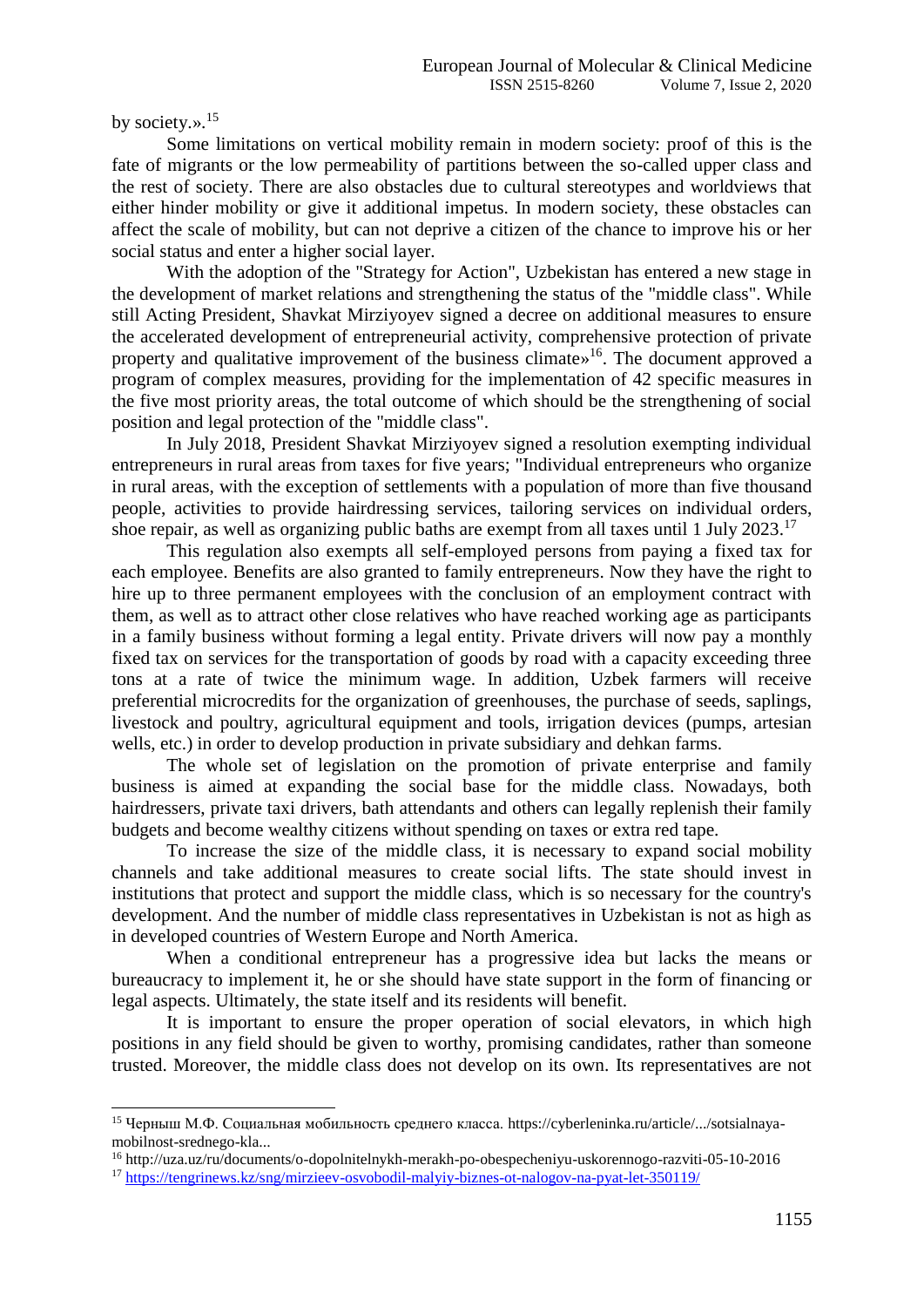inclined to riots or coups. They always choose stability and great benefits. With more profitable areas for development, the middle class will pull the rest of the population closer to it. And it is crucial to create a favorable ground for the development of small businesses, which is the main supplier of decent middle class representatives, which will raise the economy to new heights. It is no coincidence that President Shavkat Mirziyoev in his Message to the Oliy Majlis said: "When it comes to this, the words of the famous statesman and politician Winston Churchill are involuntarily remembered:

## **"Somebody thinks the entrepreneur is a cow that can be milked all the time. And only a few people understand that an entrepreneur is a workhorse that drags around».<sup>18</sup>**

In the study of the middle class, some specialists highlight two interrelated aspects inter-group mobility and mobility within the middle class resulting from its internal differentiation<sup>19</sup> Replenishing the middle class is, with few exceptions, an upward mobility a transition to more complex, intellectually saturated types of work, a higher level of material well-being. Mobility within the middle class is a more complex phenomenon, involving both upward mobility flows and downward movement. It is important to analyze how mobility occurs: as part of a group receiving higher positions, or individually, as a result of their own efforts, increasing resource potential. While the first variant in most cases speaks about serious tectonic shifts affecting the very foundations of the group's existence, the second variant acts as the result of individual efforts against the background of a stable system of social institutions.

In addition, in the old middle class - the "entrepreneurial class" - a career is usually not seen as an element of life plans. The super task of an entrepreneur, especially in difficult Russian conditions, is not so much a career built in accordance with the principles of hierarchy, but rather the preservation of business, and under favorable circumstances - its expansion. At the same time, the position of the entrepreneur is not so much subject to changes as the market position of his company or firm.

This circumstance predetermines the necessity to analyze the role of small business and private entrepreneurship (SME) in the formation and expansion of the social composition of the middle class. The importance of considering the effectiveness of private business development through the prism of social stratification is that, as a rule, in developed countries entrepreneurs make up a significant part of the middle class. This seems to partly explain a certain convergence of life values and goals of representatives of this social stratum and business, which is expressed in the desire for self-improvement, economic independence, stability and orientation towards long-term activities. Entrepreneurial qualities such as "awareness of responsibility", including social, "strategic thinking" (aimed at the long term) and "sustainable development in implementation" are also the hallmarks of the middle class.

In order to address current challenges in this area, the project "Support to Modernisation, Acceleration of Reforms and Transformation" was prepared»<sup>20</sup>. The study of characteristics of domestic entrepreneurs as the basis for the formation of the middle class, was based on the social survey "Portrait of Entrepreneur of Uzbekistan", held in February-March 2013. The main focus was made on identifying the characteristics of domestic entrepreneurs in terms of their impact on the socio-economic development of society and the expansion of the middle class of Uzbekistan, as well as the study of business environment, which forms the behavioral characteristics of business. A toolkit consisting of 271 questions was developed for the input parameters. In order to collect quantitative and qualitative data, 802 standardized interviews (with preliminary piloting and questionnaire adjustment) and 6

<sup>18</sup> http://uza.uz/ru/politics/poslanie-prezidenta-respubliki-uzbekistan-shavkata-mirziyeev-23-12-2017

<sup>19</sup> https://varlamov.ru/3017025.html

<sup>&</sup>lt;sup>20</sup> См.: review.uz/ru/post/infografika/newss260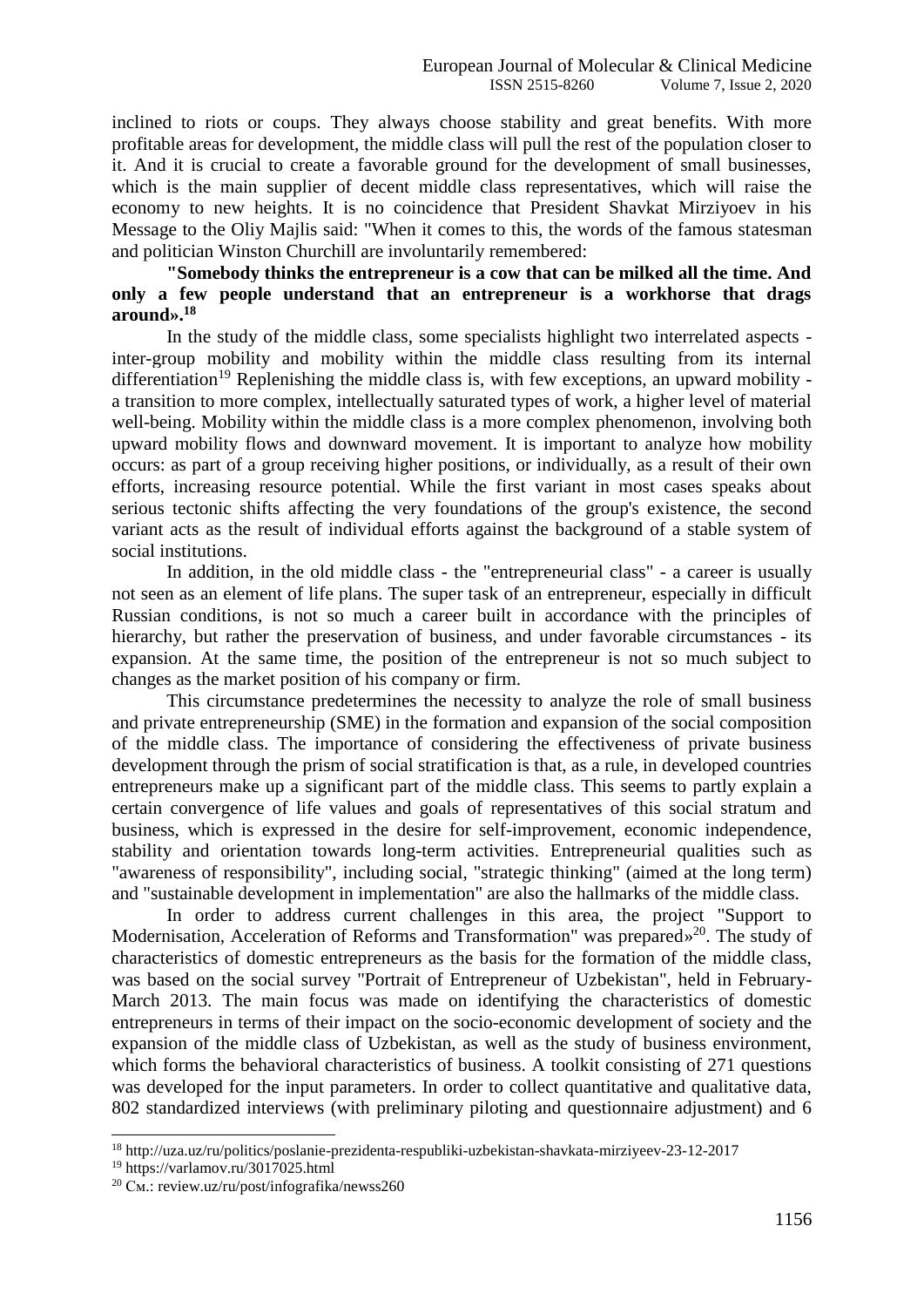focus group discussions (FGD) with entrepreneurs from different regions and key sectors of economy were conducted. FGDs were conducted only in 5 regions of the Republic (Tashkent, Jizzak, Ferghana, Bukhara, Samarkand), in which 50 business representatives participated. The number of standardized interviews or sample size is determined by the number of pages (14 regions), the minimum required number of 14-15 enterprises in each sector. The sample of enterprises was conducted taking into account the need for equal representation of all sectors and types of enterprises. The enterprises themselves were selected at random from the general list. Thus, 13 main sectors (industry, agriculture, construction, services, trade, etc.) were selected for the survey.

The study of domestic business was carried out precisely from this perspective - how the most characteristic features of today's entrepreneurs contribute to the processes of social transformation in society. The most pressing problems of the current stage of socio-economic transformation of the Republic, including demographic trends, were taken into account. In this context, we also considered the question of what behavioral skills should be developed among domestic entrepreneurs, so that their activities contribute to the industrialization of the economy and the expansion of the middle class in society? Social engineering processes are not transient, so the phased implementation of the proposed measures will make it possible to achieve the goals set by 2030.

In recent years, Uzbekistan has adopted a wide range of measures to give greater freedom to entrepreneurship, ensure priority and strengthen the legal protection of private property and reduce interference by State and regulatory bodies in the financial and economic activities of enterprises. The procedures for State registration of business entities, lending and consideration of economic disputes have been significantly simplified and made cheaper.

"Progressive changes in the structure of our economy are evidenced by the increasing role of small business and private entrepreneurship. In 2013 alone, over 26 thousand small business entities opened their business, and the total number of operating enterprises in this sector amounted to 190 thousand by the end of this year. Today, about 55.8 percent of the gross domestic product is being created in this sphere against 31 percent in 2000. Small businesses currently account for 23 per cent of all industrial output, almost all market services, 18 per cent of exports and 75 per cent of all employment in economic sectors. As we see, in spite of its small forms, this business plays an increasing role in the sustainable development of our economy, solving problems of labor employment and increasing the welfare of our people»<sup>21</sup>.

Five years later, as head of state Shavkat Mirziyoyev noted with satisfaction, today more than 215 thousand small businesses operate in Uzbekistan, accounting for 27.8% to 98.4% of the volume in various sectors of the national economy. In a quarter of a century Uzbekistan has managed to restructure the national economy: a new industry - automobile industry - has emerged, textile industry is developing, and the republic began to export not only cotton but also textiles. Just 15 years ago, the figures were much more modest. For example, agriculture, which now accounts for 98.4% of the output of private entrepreneurs, accounted for only 73%. The share of private business in passenger transportation (from 30% to 87.3%), cargo transportation (from 6.7% to 53.7%), construction (from 38.4% to 66.7%) and industry (from 12.9% to 66.7%) has increased most significantly. The role of small business in exports is also increasing - while in 2000 small business accounted for only 10.2% of exports, today it accounts for 27.8%. At the same time, over 80% of jobs in the

-

<sup>&</sup>lt;sup>21</sup> Ислам Каримов. Доклад на заседании Кабинета Министров, посвященном итогам социальноэкономического развития в 2013 году и важнейшим приоритетным направлениям экономической программы на 2014 год. – www.uza.uz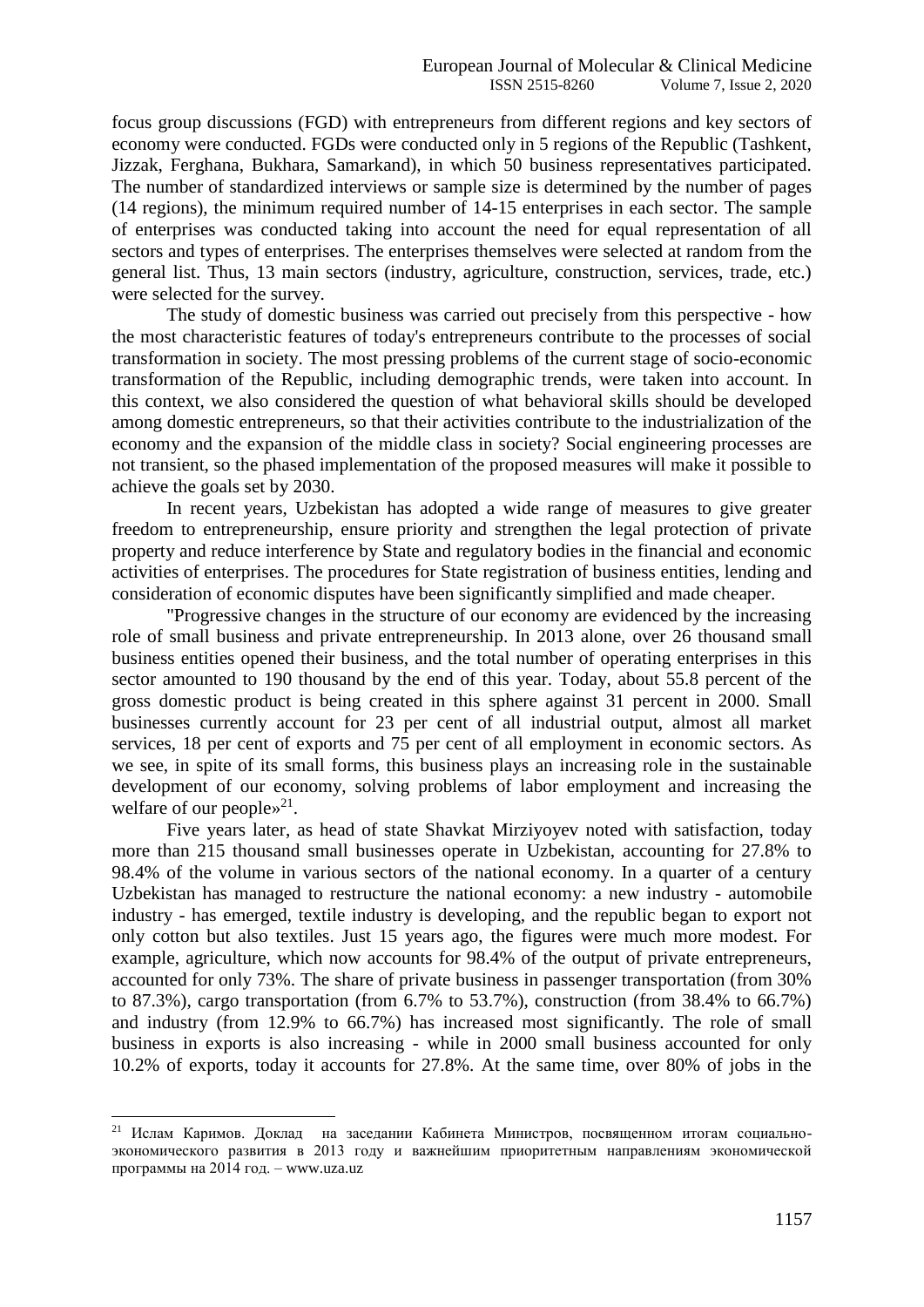country are created by the non-governmental sector.<sup>22</sup>

Large economic projects are also working. Thus, in early October 2016, Foreign Direct Investment Intelligence recognized the free industrial and economic zone "Navoi" the best in all of Central Asia.

In order to further improve the business environment, create the most favorable investment climate, increase transparency in the activities of government and economic management bodies, and radically improve the conditions for doing business on this basis, targeted measures are being taken and appropriate legislative acts are being adopted. Among the recently adopted legislative acts it is possible to note the Decree of the President of the Republic of Uzbekistan from April 7, 2014 № УП-4609 according to which the "Program of additional measures on the further improvement of the investment climate and business environment, increase of efficiency of stimulation of development of business activity for 2014-2015" was approved. In accordance with this program, a number of specific measures are planned to improve the efficiency and transparency of the activities of public administration and public authorities at the local level in relations with business entities, etc.

At the same time, despite the measures taken, the current state of business environment in Uzbekistan does not fully meet the requirements and principles of free market economy, generally accepted international norms. The practical implementation of developed measures to improve the business environment at the local level remains inadequate. In this regard, the tasks of raising awareness of the essence and significance of democratic market reforms being undertaken in the country, aimed at improving the conditions for doing business, are very relevant today, as before.

All the aforesaid determines the necessity of constant, systematic study and monitoring of the state of implementation, measures taken in the sphere of support of small business and private entrepreneurship, the level of political and legal culture of its subjects.

### **Literature**

- [1] Strategy For Action On Five Priority Directions Of Development Of The Republic Of Uzbekistan In 2017-2021: Annex 1 To The Decree Of The President Of The Republic Of Uzbekistan From February 7, 2017 № Up-4947 [Electronic Resource]. Url: Http://Lex.Uz/Docs/3107042 (Date Of Address: 04.10.2018).
- [2] Message From The President Of The Republic Of Uzbekistan Shavkat Mirziyoev To The Oliy Majlis. Url: Http://Uza.Uz/Ru/Politics/Poslanie-Prezidenta-Respubliki-Uzbekistan-Shavkata-Mirziyeev-23-12-2017 (Date Of Address: 04.10.2018).
- [3] About The State Program On Implementation Of Strategy Of Actions On Five Priority Directions Of Development Of The Republic Of Uzbekistan In 2017-2021 In "Year Of Support Of Active Entrepreneurship, Innovative Ideas And Technologies" // People's Word. 2018. Jan. 23.
- [4] 2018 Year Of Support For Active Entrepreneurship, Innovative Ideas And Technologies // Gazeta.Uz. Url: Https://Mft.Uz/Ru/Menu/2018 (Address Date: 04.10.2018).
- [5] Official Website Of The Association Of Young Entrepreneurs Of Russia. Url: Http://Ampr.Ru/ (Date Of Address: 04.10.2018).
- [6] Makhkamova Sh., Umarova U. Stratification Of Society And Middle Class. 30.10.2017 | Number: №10 (118) -2017.
- [7] Https://Www.Google.Com/Search?Q=Goldman+Sachs&Oq=Goldman+Sachs.

<sup>22</sup> https://ru.sputniknews-uz.com/society/.../opros-mnenie.htm